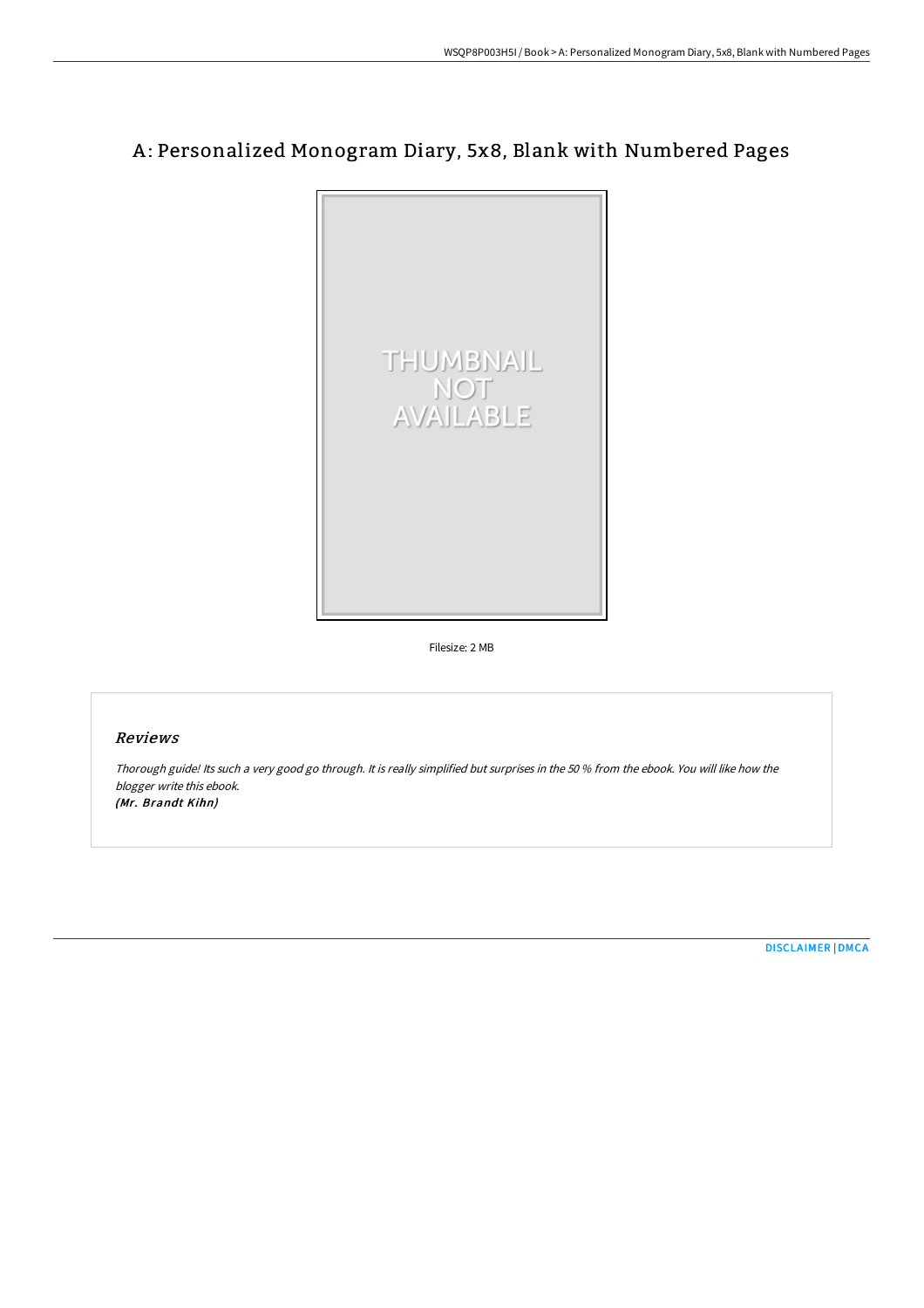# A: PERSONALIZED MONOGRAM DIARY, 5X8, BLANK WITH NUMBERED PAGES



Createspace Independent Publishing Platform, 2018. PAP. Condition: New. New Book. Delivered from our UK warehouse in 4 to 14 business days. THIS BOOK IS PRINTED ON DEMAND. Established seller since 2000.

 $\mathbf{r}$ Read A: Personalized [Monogram](http://techno-pub.tech/a-personalized-monogram-diary-5x8-blank-with-num.html) Diary, 5x8, Blank with Numbered Pages Online  $\blacksquare$ Download PDF A: Personalized [Monogram](http://techno-pub.tech/a-personalized-monogram-diary-5x8-blank-with-num.html) Diary, 5x8, Blank with Numbered Pages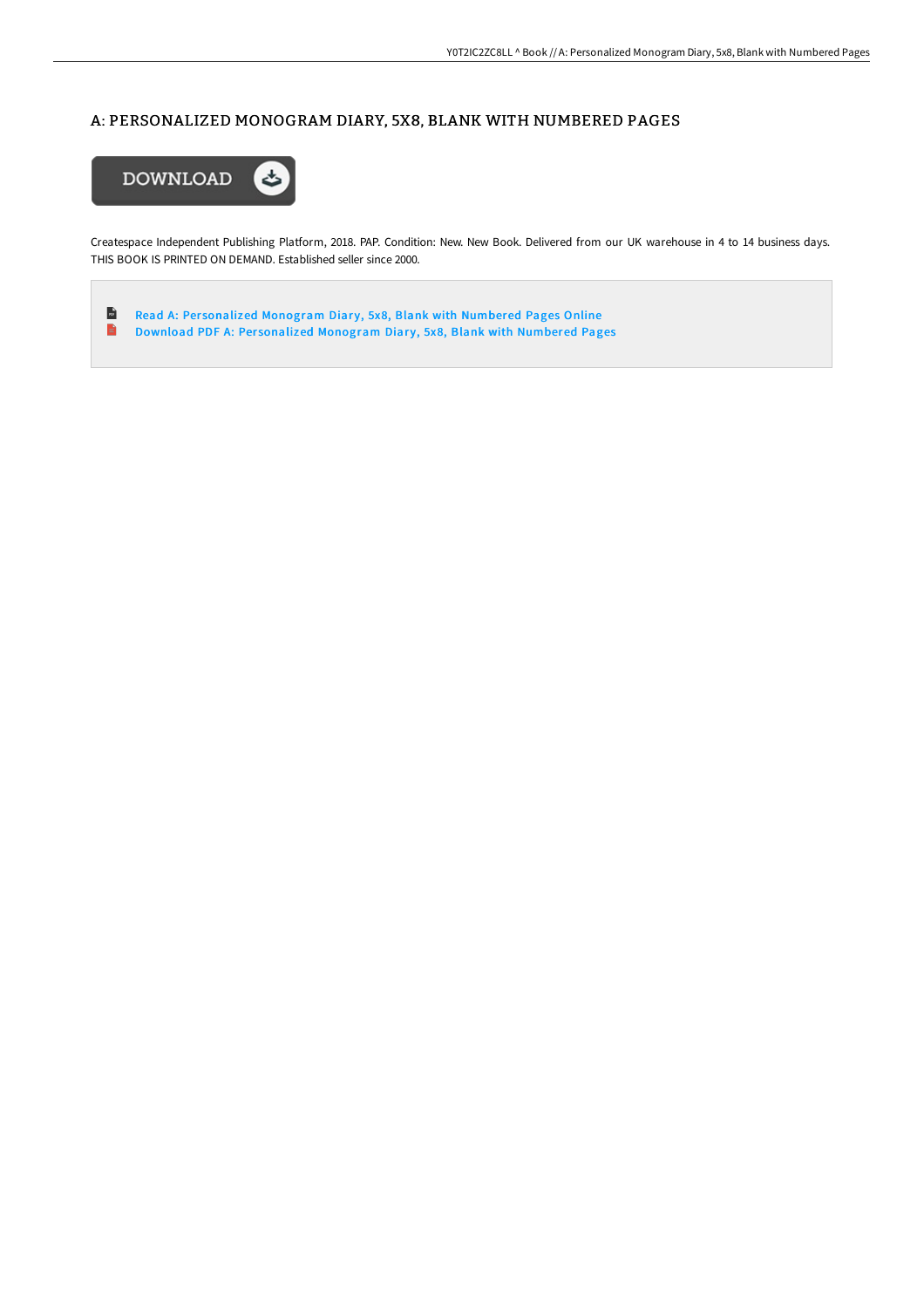## See Also

## Short Stories Collection I: Just for Kids Ages 4 to 8 Years Old

2013. PAP. Book Condition: New. New Book. Delivered from our UK warehouse in 3 to 5 business days. THIS BOOK IS PRINTED ON DEMAND. Established seller since 2000. Read [Document](http://techno-pub.tech/short-stories-collection-i-just-for-kids-ages-4-.html) »

#### Short Stories Collection II: Just for Kids Ages 4 to 8 Years Old

2013. PAP. Book Condition: New. New Book. Delivered from our UK warehouse in 3 to 5 business days. THIS BOOK IS PRINTED ON DEMAND. Established seller since 2000. Read [Document](http://techno-pub.tech/short-stories-collection-ii-just-for-kids-ages-4.html) »

#### Short Stories Collection III: Just for Kids Ages 4 to 8 Years Old

2013. PAP. Book Condition: New. New Book. Delivered from our UK warehouse in 3 to 5 business days. THIS BOOK IS PRINTED ON DEMAND. Established seller since 2000. Read [Document](http://techno-pub.tech/short-stories-collection-iii-just-for-kids-ages-.html) »

#### Short Stories Collection IV: Just for Kids Ages 4 to 8 Years Old

Paperback. Book Condition: New. This item is printed on demand. Item doesn't include CD/DVD. Read [Document](http://techno-pub.tech/short-stories-collection-iv-just-for-kids-ages-4.html) »

#### Slave Girl - Return to Hell, Ordinary British Girls are Being Sold into Sex Slavery; I Escaped, But Now I'm Going Back to Help Free Them. This is My True Story .

John Blake Publishing Ltd, 2013. Paperback. Book Condition: New. Brand new book. DAILY dispatch from our warehouse in Sussex, all international orders sent Airmail. We're happy to offer significant POSTAGEDISCOUNTS for MULTIPLE ITEM orders. Read [Document](http://techno-pub.tech/slave-girl-return-to-hell-ordinary-british-girls.html) »